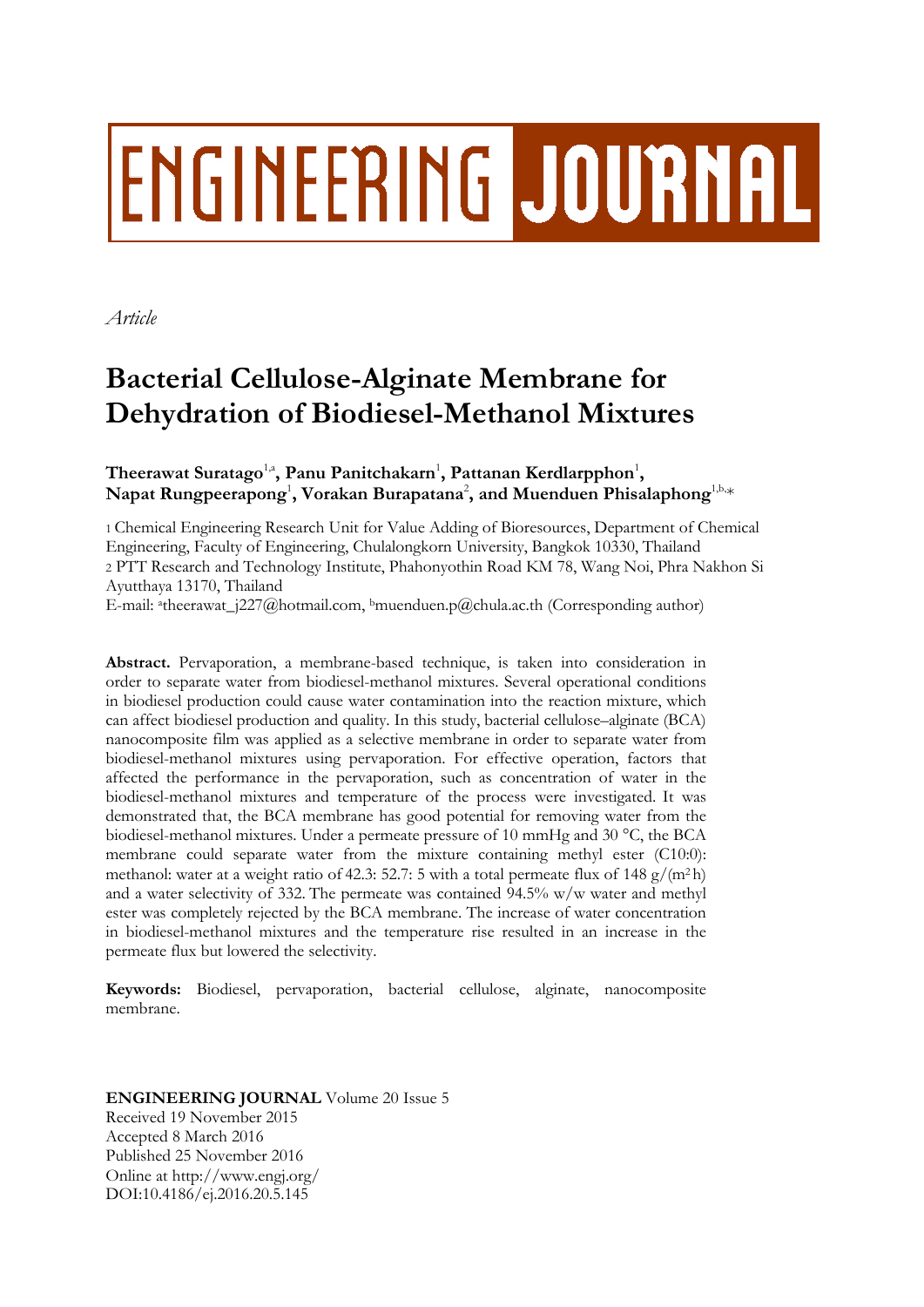# **1. Introduction**

Biodiesel is environmentally friendly and renewable alternative energy. Nowadays, biodiesel is produced by well-known process called transesterification and esterification. Regarding the reactions, vegetable oils [1], free fatty acid [2, 3] or waste cooking oil (WCO) [4, 5] are reacted with short-chain alcohols (typically methanol, ethanol, propanol and butanol) [6] using catalysts (e.g. NaOH, KOH, H2SO4) and lipase enzymes. Water is a major source of biodiesel contamination. Substrates for biodiesel productions such as alcohols and waste oils can be contaminated with water. Water is also a byproduct of the esterification reaction. The presence of water in the system can lead to many problems. It can cause corrosion of engine fuel system components, which becomes acidic with time and then attacks fuel storage tanks. Water can cause catalyst deactivation and lowers the biodiesel conversion yield and quality. The biodiesel production and quality could be improved by removal of the water produced during the esterification process using pervaporation [7, 8].

Pervaporation technique has been developed for selective separation of liquid substances such as organic solvents and water-organic mixtures [9] and it has been considered as an effective separation processes due to its high selectivity, low energy consumption, and low waste generation [10]. In the pervaporation process, a liquid feed is brought in contact with one side of a dense membrane and a vacuum is drawn on the other side of the membrane, producing a permeate vapor, which later is condensed by the cold trap into liquid. The driving force for permeation is a vapor pressure difference across the membrane. Selectivity is obtained by selective dissolution of substances into the membrane and the difference in diffusion of each substance through the membrane [9]. The physico-chemical properties of the membranes play an important role in pervaporation performance. A wide range of organic polymers such as polyvinyl alcohol (PVA) [11, 12], polyamide [13, 14], alginate [15, 16], chitosan [15, 17-19], Konjac glucomannan [19] have been applied as hydrophilic membranes for dehydration by pervaporation. Recently, bacterial cellulose-alginate (BCA) nanocomposite has been successfully developed as an effective membrane to separate water from ethanol–water mixtures[20]. In this study BCA membrane was further investigated as a selective membrane for removal of water from biodiesel-methanol mixtures. The effects of water content in feed synthetic biodiesel-methanol mixtures (5% and 10% w/w) and operating temperatures (30–60 °C) on the pervaporation performance in the term of permeate flux and selectivity were investigated.

# **2. Materials and Methods**

# **2.1. Materials**

Methyl ester with the average molecular weight of 186 (PTT Global Chemical Public Co., Ltd., Bangkok, Thailand) was used as biodiesel in this study. The composition of the biodiesel is C8 (<0.01 % w/w), C10 (98.92 % w/w), and C12 (0.73 % w/w). Sodium hydroxide, methanol (CH<sub>4</sub>O), sucrose, ammonium sulfate and calcium chloride dehydrate were purchased from Ajax Finechem Pty Ltd. (Australia). Acetic acid was purchased from Mallinckrodt Chemicals (USA) and sodium alginate was purchased from Acros Organics (USA). The stock culture of *Acetobacter xylinum* AGR 60 was kindly supplied by Pramote Tammarat, the Institute of Food Research and Product Development, Kasetsart University, Bangkok, Thailand.

# **2.2. Membrane Preparation**

The BC membrane was prepared by biosynthesis using coconut water as a based substance. The coconut water medium was mixed with 0.5% (w/v) ammonium sulfate,  $5.0\%$  (w/v) sucrose, and 1.0% acetic acid solution (30%, v/v) and sterilized at 110 °C for 5 min. The concentration of *A. xylinum* stock culture was measured as optical density (OD) at 620 nm (UV-2450 spectrophotometer, Shimadzu Corp., Japan), which was ~ 0.4. The steriled medium (75mL) was added by *A. xylinum* stock culture (4mL) in a sterile petri dish (diameter 14 cm) and statically incubated at 30  $\pm$  2 °C for 7 days. The bacterial pellicles were treated with 1%  $(w/v)$  sodium hydroxide solution for 24 h, washed with running water for 30 min and then rinsed with deionized (DI) water until the pH reached 7. The cleaned pellicles were immersed in sodium alginate solution (3% w/v) at 50  $\pm$  2 °C for 5 days. The BCA pellicles were rinsed with DI water, cross-linked with  $5\%$  (w/v) CaCl<sub>2</sub> for 3 h, rinsed again with DI water, and dried in ambient air for 3 days.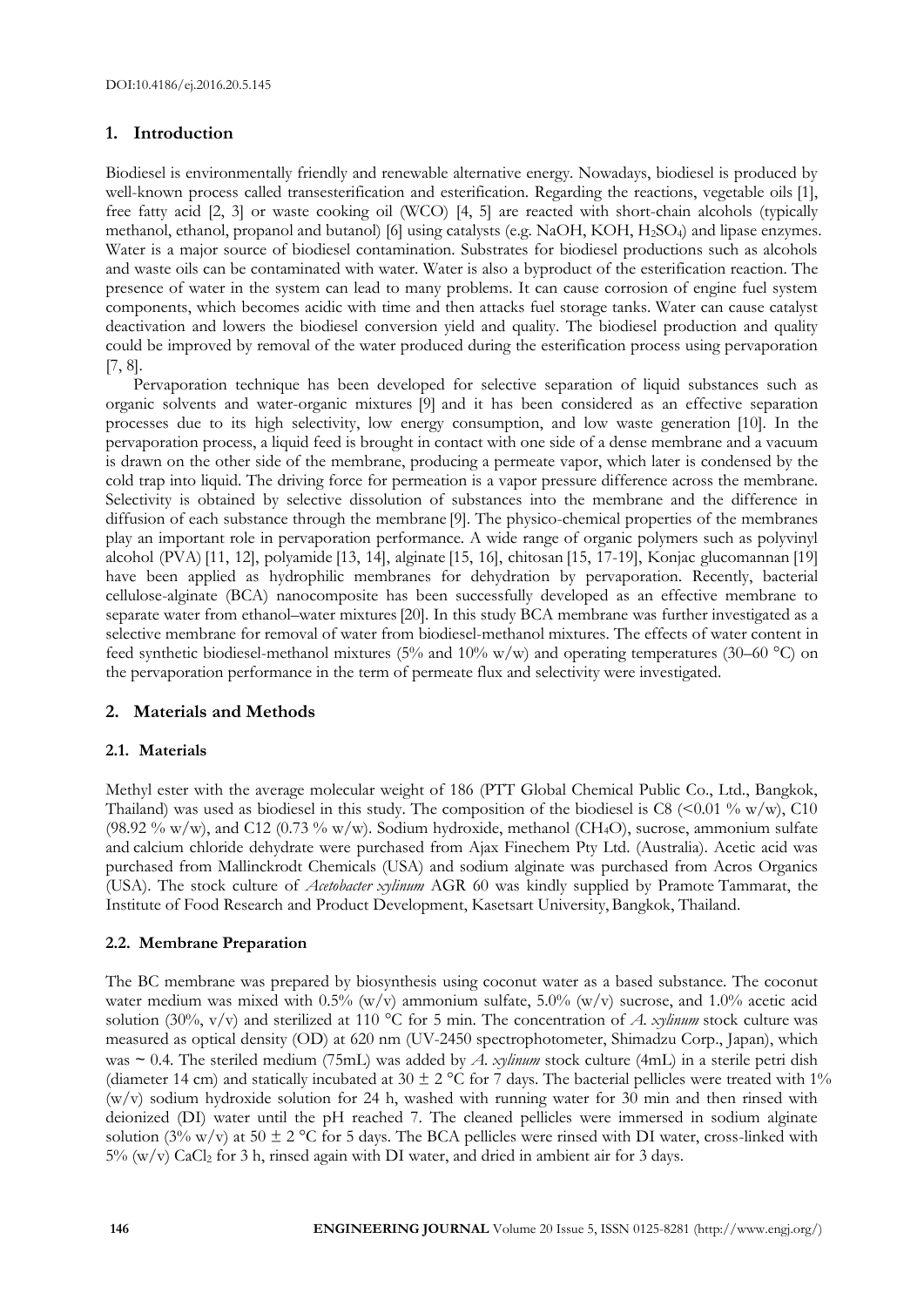#### **2.3. Characterization**

The BC and BCA thicknesses were measured using a thickness gauge (Mitutoyo 7301, Japan). The crosssectional and surface morphologies of BC and BCA were examined using scanning electron microscopy (SEM; JSM-7610F, JEOL, USA) at 15 kV and magnifications of 20,000 and 10,000. Membrane samples were prepared by immersion in liquid nitrogen, immediately followed by cutting and coating with a thin layer of gold. The surface areas and average pore sizes of the membranes were determined using a Brunauer–Emmett–Teller (BET) surface area analyzer (Autosorb-1, USA). Physical adsorption of nitrogen gas was measured at 77.35 K. The contact angles were measured using a CAM-PLUS (USA) contact angle meter equipped with a charge-coupled device camera.A droplet (5 μL) of DI water was randomly dropped onto the dry membrane. The contact angles against five different spots were averaged.

#### **2.4. Pervaporation Experiments**

Biodiesel-methanol mixtures at a mole ratio of methyl ester: methanol of 1: 5 containing water at 5% and  $10\%$  (w/w) were used as the initial feed in a 900 mL vessel equipped with a heating bar, temperature sensor, and four flat-blade disk-turbine impellers. The pervaporation schematic is shown in Fig. 1. The liquid mixture in the vessel was circulated at 150 rpm and the operating temperature was controlled at 30, 40, 50, and 60 °C throughout the experiments. In the separation compartment, a prepared BC or BCA membrane of effective area 19.625 cm<sup>2</sup> was mounted at the bottom of the feed vessel. The permeate compartment was evacuated at 10 mmHg, using a high-vacuum pump (Model RV5, Edwards, West Sussex, UK). The permeate vapor across the membrane was collected after 2 h in a cold trap immersed in liquid nitrogen. The quantities of water in the permeate solution were determined using a Karl Fischer analyzer (C20 Compact KF Coulometer, Germany).



Fig. 1. Schematic diagram of pervaporation experiment set-up.

The quantities of biodiesel and methanol were analyzed by Gas Chromatography (Shimadzu 14B, Japan).The permeates flux (*J*) calculated as follows:

$$
J = \frac{Q}{At}
$$

where  $Q$  is the mass of permeate collected in time  $t$ ,  $\overline{A}$  is the effective membrane area.

The selectivity (α) was calculated by comparison of permeate compositions divided by feed compositions of water over biodiesel-methanol mixture as follows: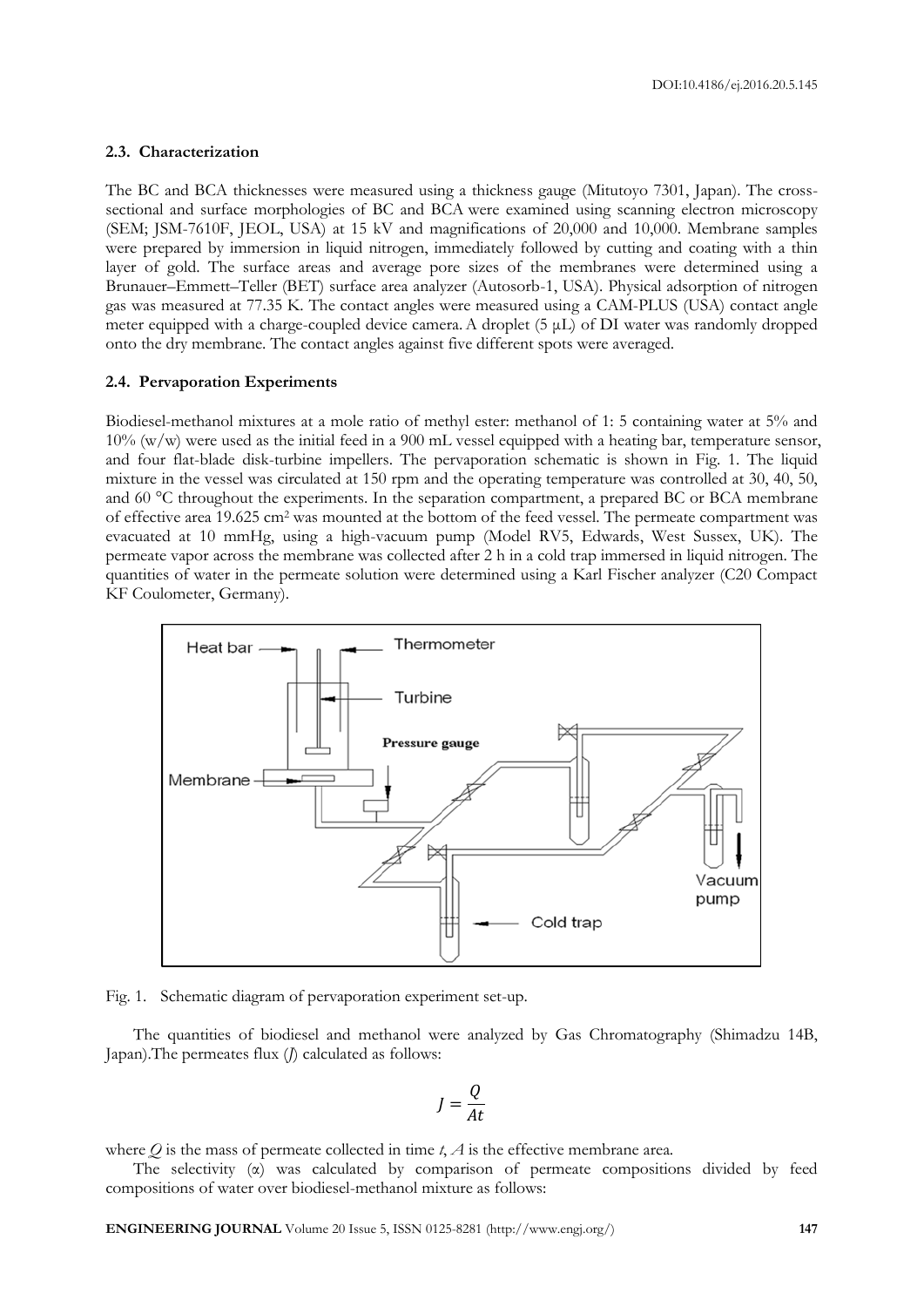$$
\alpha = \frac{(W_p/M_p)}{(W_f/M_f)}
$$

where  $W_p$  and  $M_p$  are the concentrations (%, w/w) of water and biodiesel-methanol mixtures in permeate, and  $W_f$  and  $M_f$  are the concentrations of water and biodiesel-methanol mixtures in the feed, respectively.

# **3. Results and Discussion**

#### **3.1. Characterization**

The modification of BC by filing the pores of BC membrane with alginate and cross linking with CaCl<sub>2</sub> significantly changed physico-chemical properties of the membrane. The thickness of the BCA was increased to 332 µm (or about 6 folds of that of the unmodified BC membrane) [20]. The comparison of surface and cross-sectional views between the BC and the BCA membranes are shown in Fig. 2. The BCA membrane was thicker and had a more compact layer structure after the modification with alginate. The average pore size was reduced to about 3 nm (or approximately 1/10 of that of the unmodified BC membrane) [20].



Fig. 2. SEM images of cross-sectional morphology of BC (a) and BCA (b) at the magnification of 2,000  $\times$ and surface morphology of BC (c) and BCA (d) at the magnification of  $10,000 \times$ .

The comparison of the contact angles of water on the BC and BCA membranes are shown in Fig. 3. The higher the surface wettability of the membrane, the smaller the water contact angle against the material surface. The average values of water contact angles of BC and BCA membranes were  $\sim 68^{\circ}$  and  $\sim 56^{\circ}$ , which indicated that the BCA membranes were more hydrophilic than the BC membrane [20].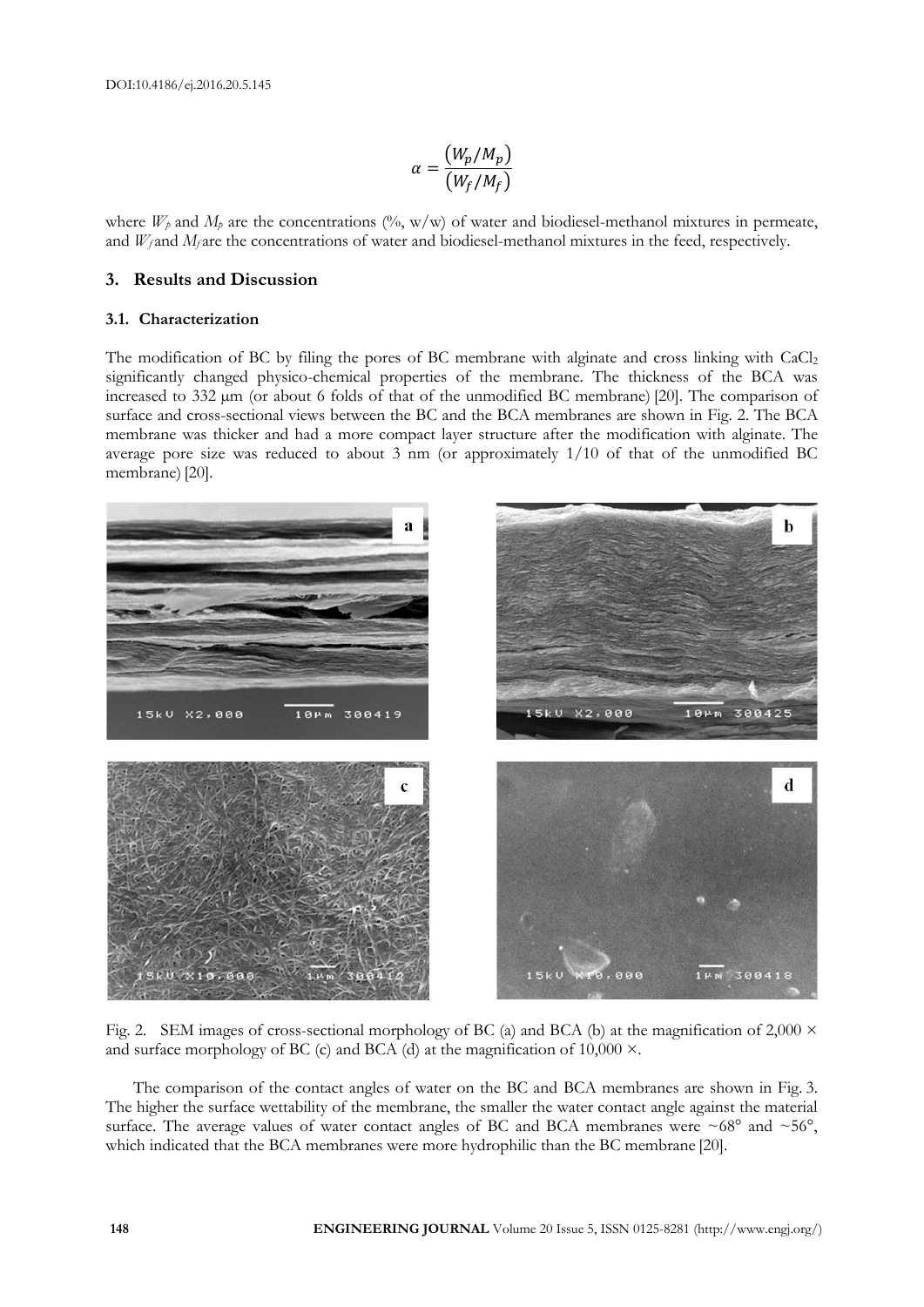



Fig. 3. The contact angle between water and the surface of BC membrane (top) and BCA membrane (bottom).

# **3.2. Dehydration of Biodiesel-Methanol Mixtures**

# 3.2.1. Comparison between BCA and BC membranes

The pervaporation performances for dehydration of biodiesel-methanol mixtures by using the BCA and BC membranes under the operating conditions: 5% and 10% w/w water in the initial feed, 30 °C and at the permeate pressure of 10 mmHg are shown in Table 1. Biodiesel is a relatively large molecule compared to methanol and water. It was found that the biodiesel  $(98.92\% (w/w)$  methyl ester  $(C10:0)$ ) could not pass through BC and BCA membranes into the permeate (100% rejection of biodiesel by the membranes), whereas methanol and water could diffuse through the membranes and pass into the permeate with a difference in content (Fig. 4). Due to the denser structure, the total permeate fluxes of the BCA membrane were considerably lower than those of the BC membrane. The total permeate flux of the BCA membrane was about 148.2 g/ (m<sup>2</sup> h) or approximately 1/88 of that of the unmodified BC membrane. However, the significant improved separation performance was achieved by using the BCA membrane. The considerable increase in water content in the permeate when using the BCA membrane is shown in Fig. 4, in which the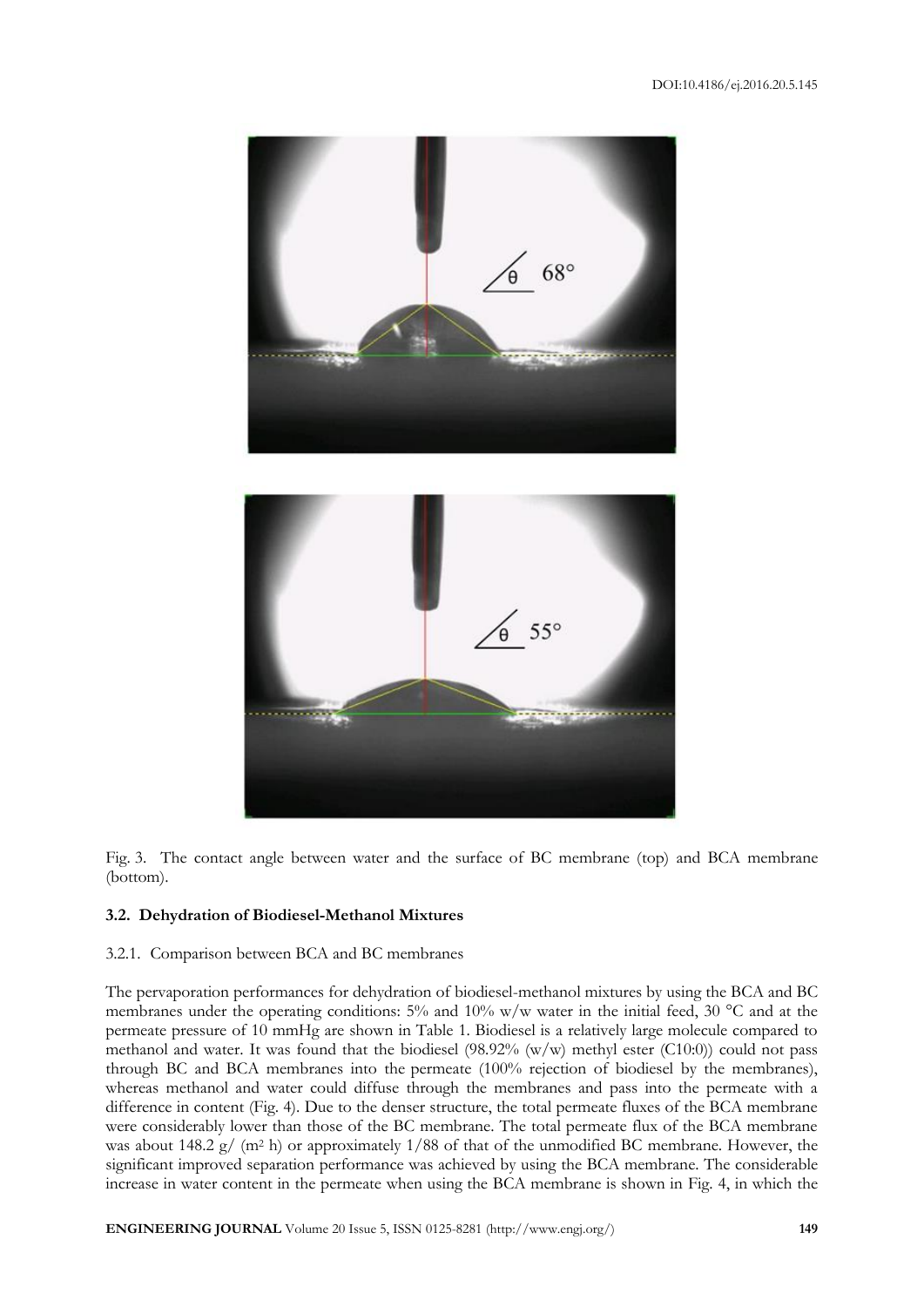concentration of water in the permeate was significantly enhanced to about  $95\%$  (w/w), whereas that of the BC membrane was only 6-11% (w/w) (Table 1). The water selectivity of the BCA membranes was 180.54-332.05, which was considerable much higher than that of the unmodified BC membrane. According to the modification, alginate gel filled in the BC fibril network and physical intermolecular interactions might be formed between the hydroxyl groups of BC fibers and carboxyl groups of alginate [20, 21], resulting in a strong and dense network structure with greater hydrophilicity. As a result, the BCA membrane showed superior higher affinities for water and could effectively separate water from methanol and biodiesel.

# 3.2.2. Effect of water content in feed

The effects of water content in feed on the membrane separation performances for biodiesel-methanol mixtures were determined. The data are presented as the mean value  $\pm$  standard deviation of five samples (Table 1). The initial water contents in the feeds were 5 and  $10\%$  (w/w). The experiments were conducted at 30 °C and 10 mmHg. The total flux and water flux increased with the increase of water in the feed from 5 to 10% (w/w). The water permeate flux of the BCA membrane relatively increased from 139.8 to 149.6  $g/(m^2 h)$ , whereas the water permeate flux of the BC membrane considerably increased from 811.6 to 1586.4  $g/(m^2 h)$ . From the results, the total flux, the water flux and water content increased with increasing water content in the feed solution; however, a relatively drop in the water selectivity was observed. It was suggested that water in feed could make hydrophilic membrane in a swollen state, which cause an increase in permeate rate and a lower selectivity [20]. Since the BCA membrane has a strong and denser network structure than the BC membrane, the effects of membrane swelling was less. It is demonstrated that the water content in feed solution could be a dominant factor in the pervaporation performance of the hydrophilic membranes, leading to a decline in selectivity.

|  |  | Table 1. Summary of pervaporation performance of BC membrane and BCA membranes under operating |  |  |  |
|--|--|------------------------------------------------------------------------------------------------|--|--|--|
|  |  | conditions at 30 °C, 5 and 10 % ( $w/w$ ) water in feed and permeate pressure of 10 mmHg.      |  |  |  |

| Membrane | Water content<br>in feed<br>$(\% w/w)$ | Total flux<br>$[g/(m^2 h)]$ | Water flux $[g/(m^2 h)]$ | Water in permeate<br>$(\frac{6}{W})$ | Selectivity        |
|----------|----------------------------------------|-----------------------------|--------------------------|--------------------------------------|--------------------|
| ВC       |                                        | $13102.3 \pm 45.7$          | $811.6 \pm 9.7$          | $6.19 \pm 0.08$                      | $1.24 \pm 0.02$    |
|          | 10                                     | $14243 \pm 25.9$            | $1586.4 \pm 5.9$         | $11.13 \pm 0.05$                     | $1.13 \pm 0.01$    |
| BCA      |                                        | $148.2 \pm 2.8$             | $139.8 \pm 2.2$          | $94.46 \pm 0.39$                     | $332.05 \pm 31.23$ |
|          | 10                                     | $157.1 \pm 1.4$             | $149.6 \pm 1.4$          | $95.25 \pm 0.29$                     | $180.54 \pm 12.48$ |

# 3.2.3. Effect of temperature

The effects of the operating temperatures on the membrane separation performances for biodieselmethanol mixtures were evaluated. The data are presented as the mean value  $\pm$  standard deviation of five samples. Figure 5 shows the effect of temperature varied from 30 to 60 °C on the separation performance of BCA membrane. The flux increased with increasing temperature for two feed concentrations (Fig. 5(a)). From the results, the maximum flux (251 g/(m<sup>2</sup> h)), was achieved with a feed containing 10% (w/w) water at 60°C. The increase in pervaporation flux with increasing operating temperatures could be explained by the enhanced average kinetic energy of the molecules and faster molecular motion at higher temperatures, as described by the Arrhenius relationship [22]. Mass transfer coefficient of components in the liquid and sorption of components into the membrane could also increase with increasing feed temperature. In addition, increasing the operating temperature makes polymer chains more flexible, allowing more free space between the polymers, resulting in higher diffusivity [23]. The increase in temperature also caused the decrease in selectivity as shown in Fig. 5(b). The similar results were previously reported in pervaporation studies of BC and BC composite membranes[20, 24, 25].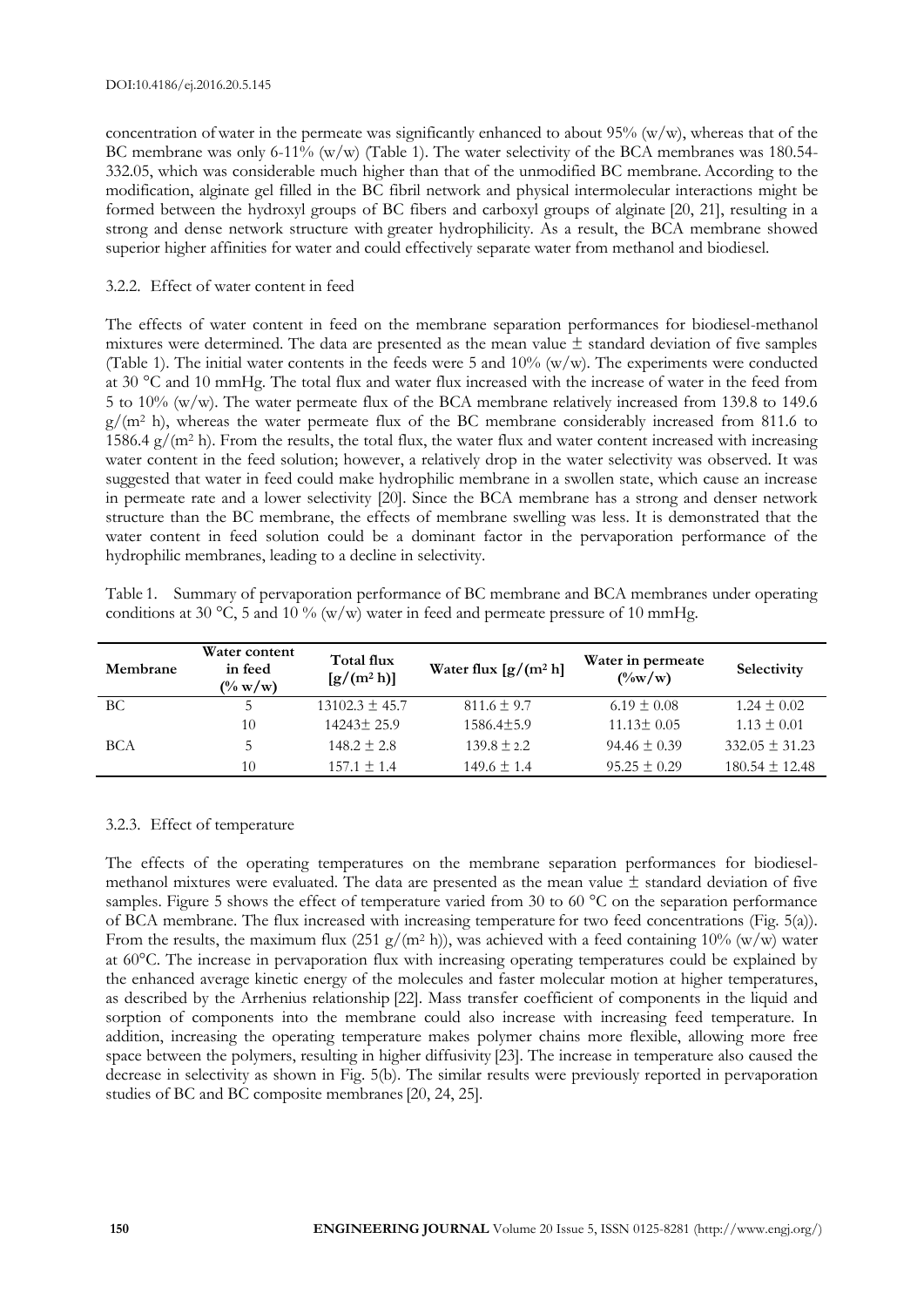

Fig. 4. Permeate composition of BC membrane (top) and BCA membrane (bottom): water  $(\Box)$  and methanol ( $\blacksquare$ ). Pervaporation was performed at 5% and 10% water concentration (w/w) in the feed, 30 °C and 10 mmHg permeate pressure.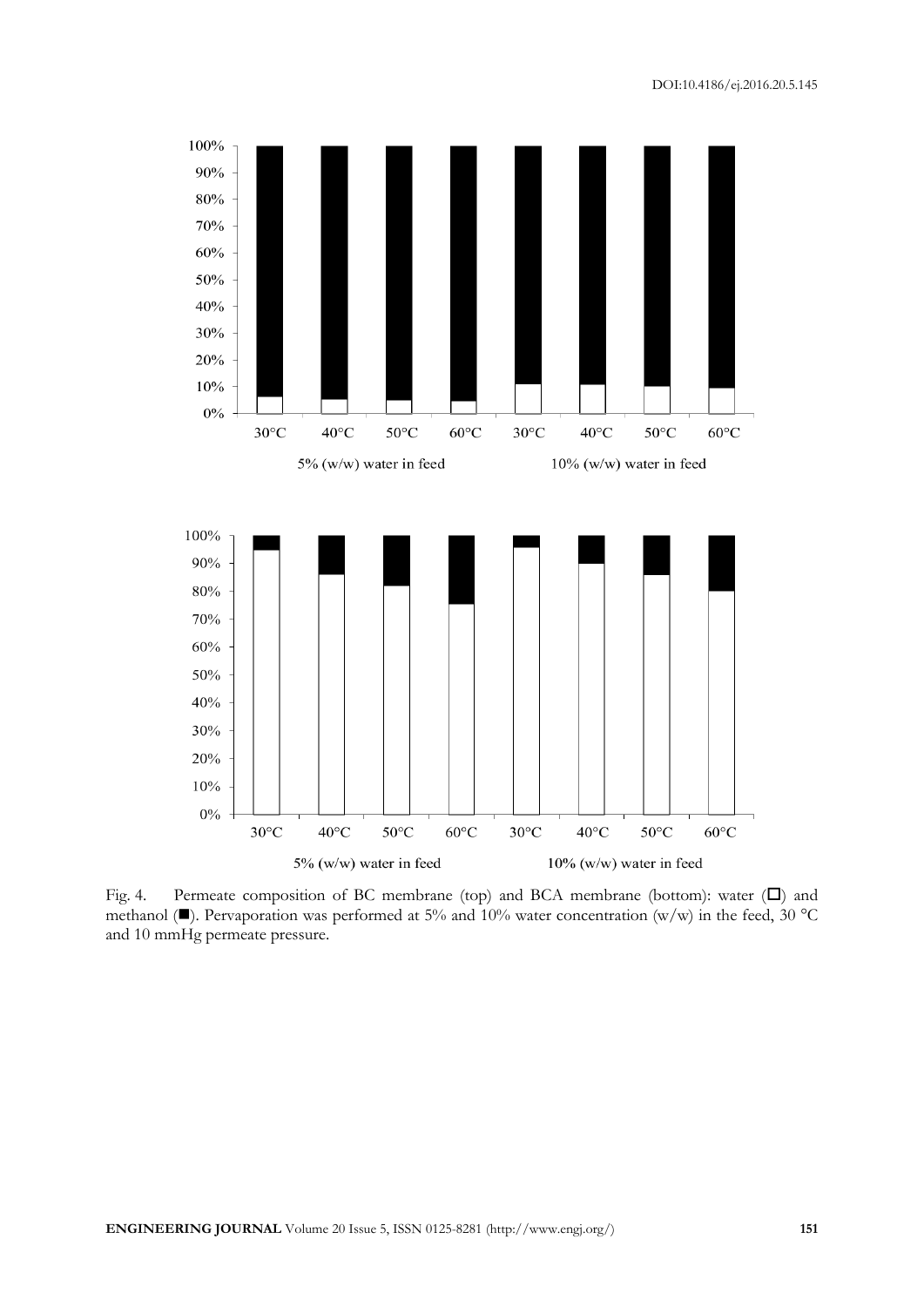

Fig.5. Effect of temperature on pervaporation performance of BCA membrane. The pervaporation performance was examined in terms of total permeate flux (a) and selectivity (b). Pervaporation was performed at 5% ( $\blacklozenge$ ) and 10% ( $\blacktriangle$ ) water concentration (w/w) in the feed and 10 mmHg permeate pressure.

# **4. Conclusion**

Bacterial cellulose–alginate (BCA) nanocomposite film was applied as a selective membrane in order to separate water from biodiesel-methanol mixtures using pervaporation. According to the modification, alginate gel filled in the BC fibril network and intermolecular interactions was formed between the hydroxyl groups of BC fibers and carboxyl groups of alginate, resulting in a strong and dense network structure with greater hydrophilicity. As a result, the BCA membrane showed superior higher affinities for water and could effectively separate water from methanol and biodiesel. Although the permeate flux was relatively lower, a considerable increase in water separation from biodiesel and methanol was achieved in the BCA membrane system as compared to those of the BC membrane. An increase in the temperature or amount of water in the feed solution resulted in a higher permeate flux but a lower selectivity. The BCA membrane could be successfully used to separate water from a biodiesel-methanol mixtures of methyl ester (C10:0) and methanol containing  $5\%$  (w/w) water under the operating condition at a permeate pressure of 10 mmHg and 30°C with a water selectivity of 332 and total permeate flux of 148  $g/(m^2 h)$ .

# **Acknowledgements**

The authors are grateful for the financial support from the Royal Golden Jubilee Ph.D. program from the Thailand Research Fund and the National Research Council of Thailand (NRCT).

# **References**

- [1] J. Marchetti, V. Miguel, and A. Errazu, "Possible methods for biodiesel production," *Renew. Sust. Energ. Rev.*, vol. 11, no. 6, pp. 1300-1311, 2007.
- [2] S. Chongkhong, C. Tongurai, and P. Chetpattananondh, "Continuous esterification for biodiesel production from palm fatty acid distillate using economical process," *Renewable Energy*, vol. 34, no. 4, pp. 1059-1063, 2009.
- [3] P. Jasen and J. M. Marchetti, "Kinetic study of the esterification of free fatty acid and ethanol in the presence of triglycerides using solid resins as catalyst," *International Journal of Low-Carbon Technologies*, vol. 7, no. 4, pp. 325-330, 2012.
- [4] M. W. Mumtaz, A. Adnan, Z. Mahmood, H. Mukhtar, M. F. Malik, F. A. Qureshi, and A. Raza, "Biodiesel from waste cooking oil: Optimization of production and monitoring of exhaust emission levels from its combustion in a diesel engine," *Int. J. Green Energy*, vol. 9, no. 7, pp. 685-701, 2012.
- [5] Y. Liu, H. Wu, Y. Yan, L. Dong, M. Zhu, and P. Liang, "Lipase-catalyzed transesterification for biodiesel production in ionic liquid [Emim]Tfo," *Int. J. Green Energy*, vol. 10, no. 1, pp. 63-71, 2013.
- [6] J. M. Marchetti and A. F. Errazu, "Comparison of different heterogeneous catalysts and different alcohols for the esterification reaction of oleic acid," *Fuel*, vol. 87, no. 15-16, pp. 3477-3480, 2008.